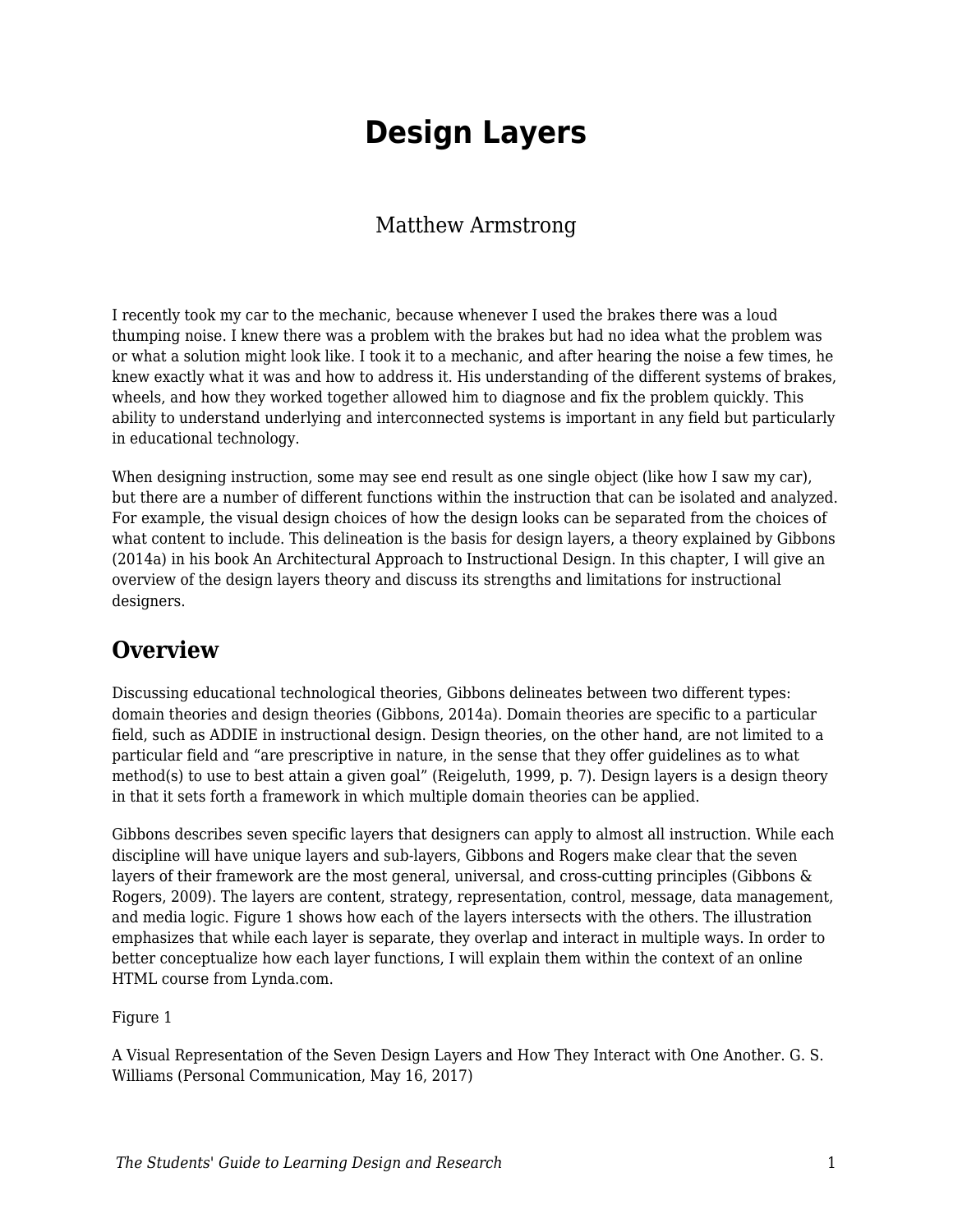

### **Content Layer**

The content layer is one of the most visible layers, and it consists of the subject matter, facts, or ideas that the designer is trying to convey. It does not deal with how the knowledge is conveyed but simply denotes the underlying material that will be shared. For the Lynda course, this layer would consist of the fundamentals of HTML programming such as basic tags, resources, etc.

### **Strategy Layer**

The strategy layer focuses on the best way to convey the content or message. Technically, almost every other layer has strategic decisions, but it is important to make the distinction in how the choices are made. Designers have a particular goal and must make decisions about how to achieve that goal. Lynda.com has a global strategy for all of their lessons in the way they provide tutorial videos with additional practice files if the lesson permits it. Within that framework, each instructor would also have their own strategy layer in deciding how to format the class, the order and depth of each topic, and which exercise files to offer. In addition to instructional videos, this particular HTML course allows the use of a coding window where the user can manipulate the code and see their changes in real time. These decisions of how to best accomplish the original instructional goal lie within the strategy layer.

### **Representation Layer**

Responding to those choices, the representation layer entails what is actually seen and heard. Gibbons describes it as "the only tangible layer of a design" (Gibbons, 2014a, p. 35). Designers must choose all the visual elements and understand how those choices contribute to the strategy layer. For the Lynda course, the elements of this layer consist of the visual aesthetics, video editing, presenter,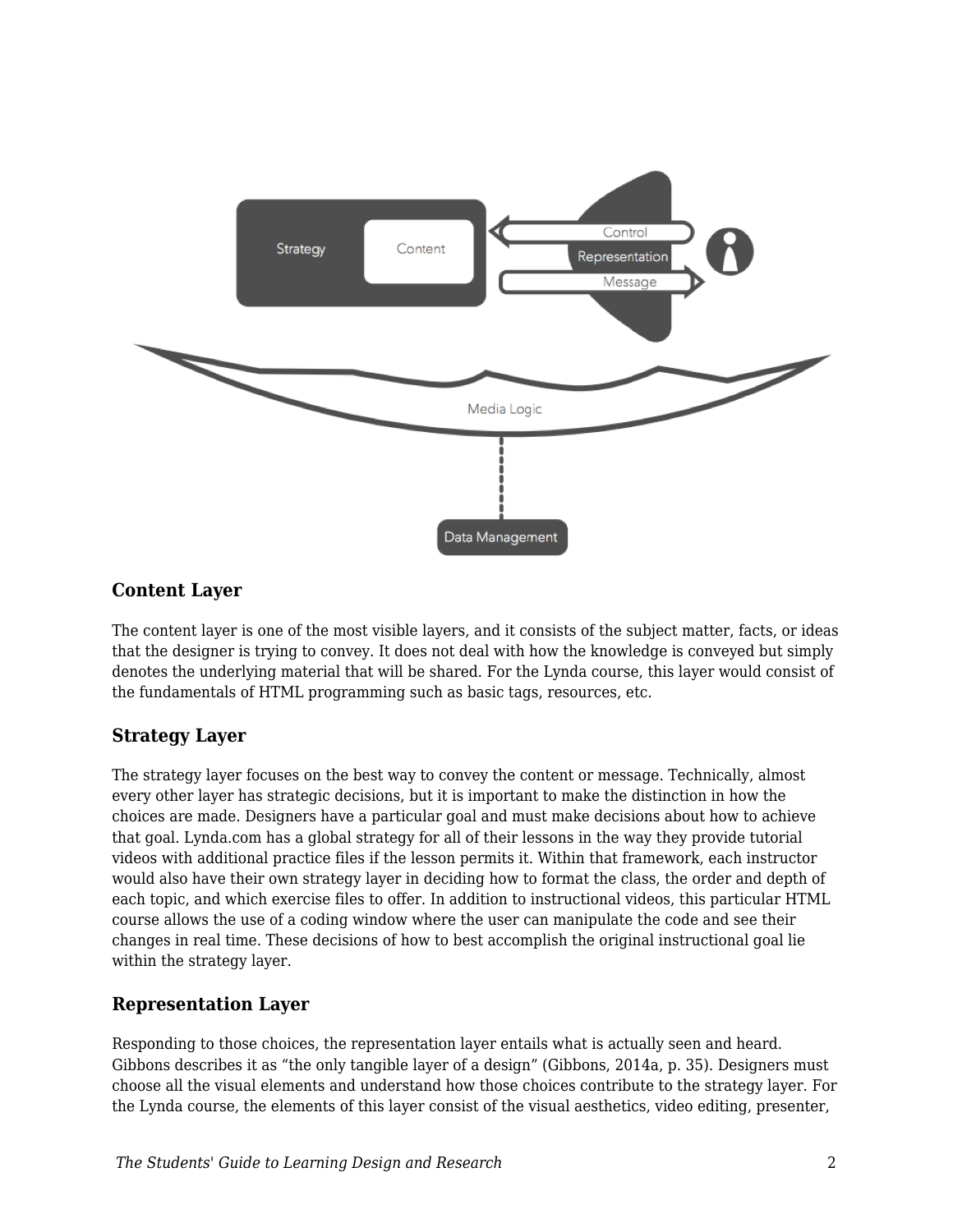and many other choices.

#### **Control Layer**

As the designer creates instruction, they provide the format in which the learner will be able to interact with the instructor or computer presenting the information. The control layer consists of these inputs and actions from the learner that affect how the course is delivered. Within the Lynda course, users can pause, rewind, or adjust the speed of the tutorial video. They do not have to wait for a video to finish before moving on. All of these options of choice and feedback for the user make up the control layer.

#### **Message Layer**

While control deals with the the choices coming from the learner, the message dictates what ideas are being transmitted from the instruction. This layer is "one side of a two-lane highway that connects learner with instruction. The other lane is the control layer. Together, the message layer and the control layer supply the channel through which instructional conversations take place" (Gibbons, 2014a, p. 37). There are direct messages Lynda has about the HTML content; each chapter title, for instance, could be seen as a message. What is important to consider in this layer is in the implicit messages: mainly that the message of the designer might not be the message the student receives. For example, if the HTML course were to be extremely complicated, the instructor might think they are sending messages of detail, depth, and complexity, while in reality the only message the learner receives is that HTML is extremely complicated.

#### **Data Management Layer**

All of these interactions produce a certain amount of data. This layer deals with how the data are recorded and analyzed. While Lynda doesn't openly share how they track their users' data, it is likely that designers at Lynda are observing a wide variety of analytics, such as how many people take the HTML class and how long it takes them to complete each section. How Lynda then chooses to analyze and apply that information would all be contained in the data management layer.

#### **Media-Logic Layer**

As shown in Figure 1, media logic is connected to each layer in that it drives the coordination for all of the layers acting together. Whether the instruction will involve a human presenter, a guiding technology, or both, they each "operate according to some set of instructions—either programmed or in the form of teaching directions or teaching habits" (Gibbons, 2014a, p. 45). Acting as the shell for each of the layers, media-logic defines how the representation, message, content, and data can all be packaged into one product or experience. Designers must make choices on the environment, the infrastructure, and whether or not the setting enables each layer to function. Lynda uses their own video hosting software instead of linking to Youtube or Vimeo, which allows them more flexibility to execute the course according to their needs. Since users may be on a phone or laptop, their classroom setting is constantly changing, and they must be able to adapt.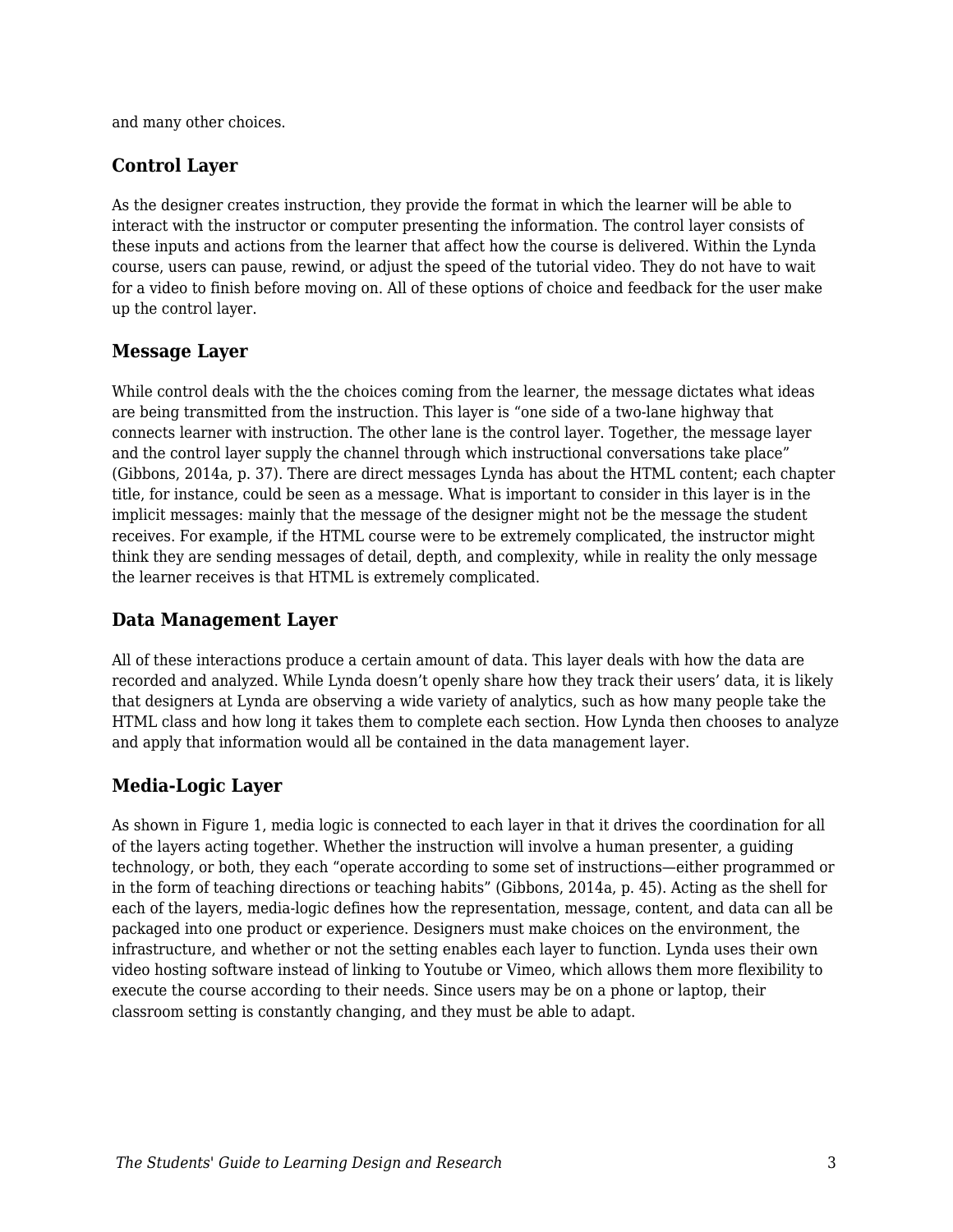# **Strengths**

### **Adapting To A Changing Field**

A layers view of instruction is helpful for a designer, because when learning is understood on a functional level, it is much easier to adapt to a constantly changing field. New technologies and theories are entering the field at a rapid pace. The surge of technology advancement in the past decade has not only changed what materials students use to learn but has also drastically affected the way they communicate. With a layers perspective, designers are less likely to be distracted by new technology or theories, because they can delineate between what is new and what is a new manifestation of something more fundamental.

### **Adapting A Design**

As designers evaluate their work with an understanding of layers, they can be more precise in addressing what is wrong. Like a mechanic diagnosing a car, a designer's ability to address an issue relies on their understanding of a product's different systems. Often a faulty design can appear to have one solution, but further investigation may show that there are multiple interconnected layers involved. Knowing each layer can expand the designer's vision and vocabulary of the product and is useful for diagnosing problems.

Additionally, an understanding of layers can help a designer more readily adapt to new technologies. For example, if a history teacher uses a particular technology to teach a set of principles, when the time comes to switch technologies, the process will be much easier if the teacher has a strong foundation in each of the other layers. The overall strategic execution might change, but the content and messages can remain intact.

### **Modularity**

Separating design into individual layers also helps in the production process. Separating out the design responsibilities can make the process less expensive and more efficient. The computer industry thrived on this model in the 1960s (Gibbons, 2014a). Stepping away from one allencompassing machine, companies began producing individual parts, such as RAM and the hard drive, that could be switched out, allowing for cheaper parts and better testing of new ideas. Similarly, within instruction, designers can produce more work by focusing on individual layers. Visual templates can be mass produced, allowing enough flexibility for a variety of content inputs.

## **Limitations**

### **No Linear Direction**

If a designer focuses solely on layers, it will be difficult to efficiently move through the design process as there is no concrete step-by-step sequence to follow. This is difficult for companies that need linear and straightforward processes to keep moving products along. Care must be taken to have a reasonable balance of layer theory within project management principles.

Furthermore, since each company or educational institution has a distinct environment with unique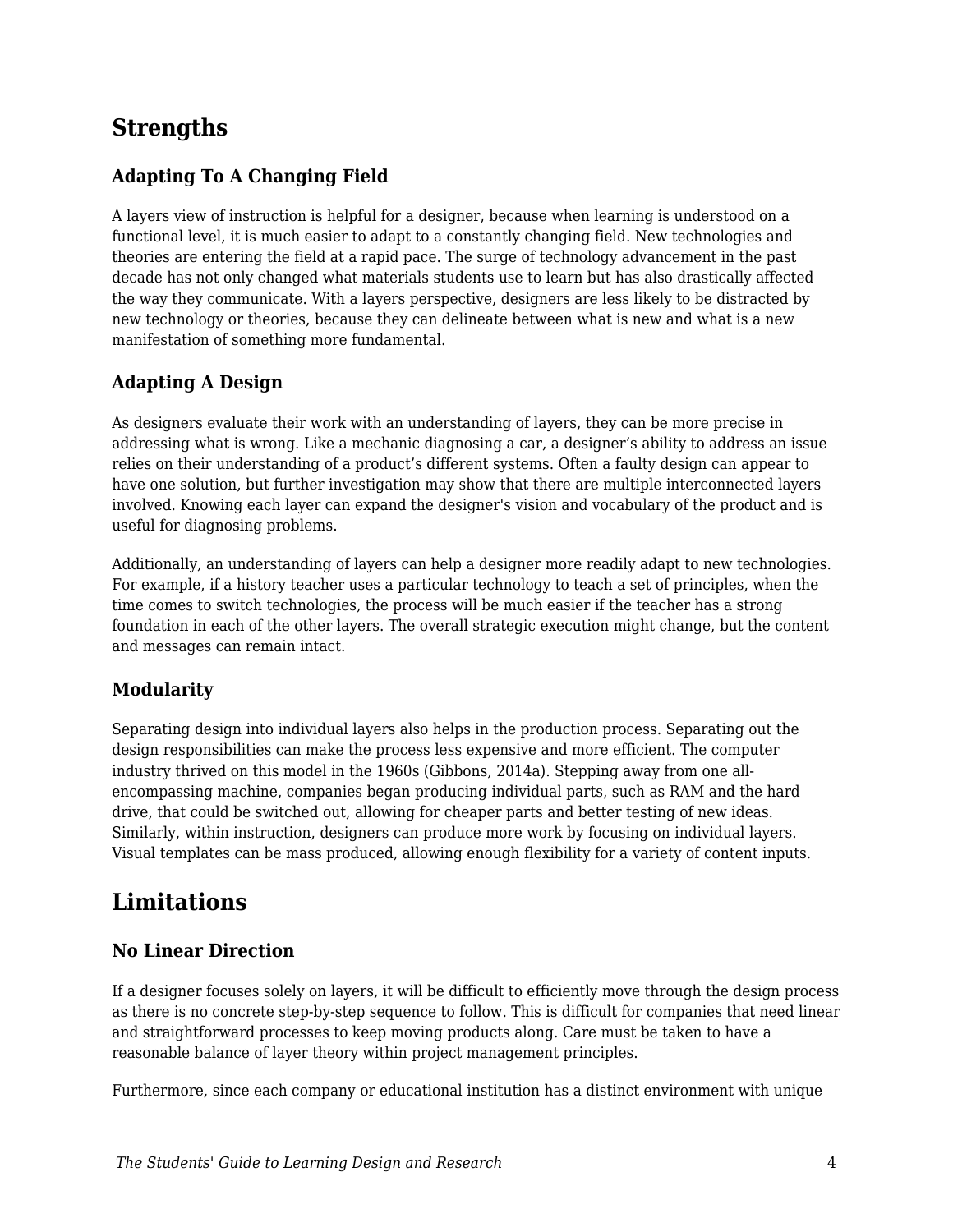needs, it can be difficult to know which layers to focus on. Gibbons (2003) asks the following:

Is there a right layer priority in designs? Should designers always be counseled to enter the design task with layer in mind? It is not possible to say, because design tasks most often come with constraints attached, and one of those constraints may predetermine a primary focus on a layer. (p. 24)

This lack of specificity in application can be a hinderance for adoption as it can be difficult for a designer or a company to use the ideas long enough to understand how the layers apply to them.

### **New Theory Drawbacks**

While Dr. Gibbons has been writing journal articles about design layers for a number of years, his book that explains the architectural approach has only been out since 2014. The recency of the concept can also be a limitation. It often takes time, particularly in the education field, for new theories to be accepted and applied. As scholarly discussion progresses, ideas are tested and refined, allowing more people to see how a theory might apply to their specific situation. If the theory is not consistently used, it might become increasingly difficult to apply the principles in a constantly changing field.

# **Conclusion**

Despite the limitations of the design layers theory, it is an important concept for instructional designers to understand. While too much focus on the theory can limit the clarity in a process, it can likewise be limiting if a designer views their instruction without recognizing the delineation between layers. Particularly as the field progresses, there will be a high demand for designers who don't just know these layers but know how to recognize new layers. "A designer to an increasing extent will be required to be a problem solver who understands where new value is for the provider, the producer, and the consumer, and who is constantly looking ahead for opportunities to bring value to all of them" (Gibbons, 2014a, 409).

### **References**

Gibbons, A. S. (2003). What and how do designers design? TechTrends, 47(5), 22–25.

- Gibbons, A. S. (2014a). An architectural approach to instructional design. New York, NY: Routledge.
- Gibbons, A. S. (2014b). Eight views of instructional design and what they should mean to instructional designers. In B. Hokanson & A. Gibbons (Eds.), Design in educational technology (pp. 15–36). New York, NY: Springer International Publishing.
- Gibbons, A. S., & Rogers, P. C. (2009). The architecture of instructional theory. In C. Reigeluth & A. Carr-Chellman (Eds.), Instructional-design theories and models, (Vol. iii, pp. 305–326). New York, NY: Routledge.
- Reigeluth, C. M. (1999). What is instructional-design theory and how is it changing?. In C. Reigeluth (Ed.) Instructional design theories and models (Vol. ii, pp. 5–30). Mahwah, NJ: Lawrence Erlbaum Associates, Inc.